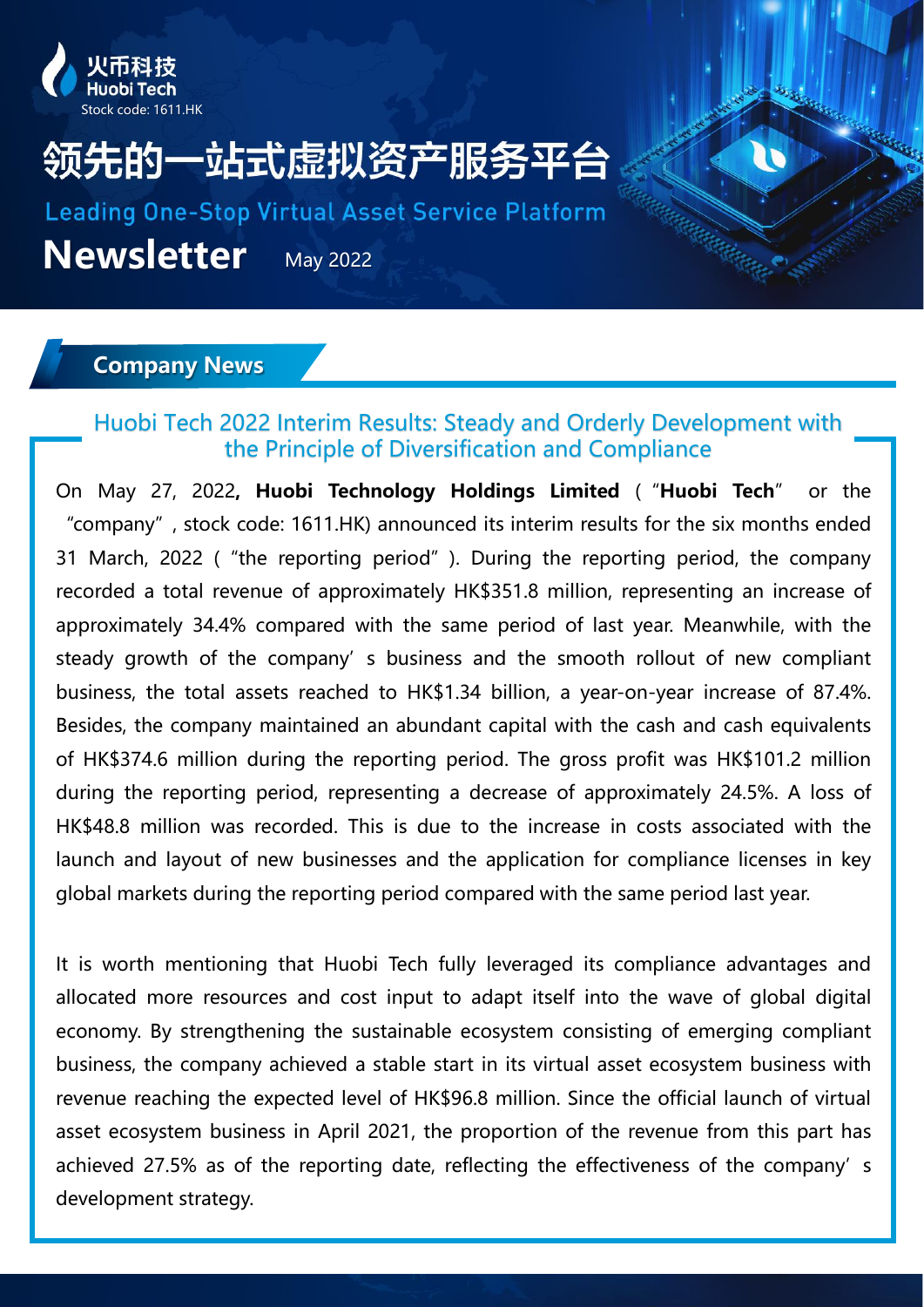

### Huobi Asset Management Wins "Hong Kong Outstanding Asset Management Company Award 2022"

Huobi Asset Management (Hong Kong) Limited ("Huobi AM"), a wholly-owned subsidiary of Huobi Tech, won the "Hong Kong Most Outstanding Business Award" ("HKMOB Award") for Asset Management category in the award ceremony held on 26 May, 2022, confirming Huobi AM's industry-leading position in Hong Kong and the market recognition of its business performance and product innovation.

# **Industry Updates**

In May 2022, the stock market continued to fall as the Federal Reserve announced an interest rate hike; At the same time, the depegging of the algorithm-based stabocoin UST from the US dollar contributed to a sharp decline in the overall virtual asset market in May. Virtual asset regulators and market participants show further consideration in this environment.

- ➢ **Much efforts are recorded from traditional financial institution in their virtual asset service providing**
- **From the recent market dynamics, it is not difficult to see that traditional institutions are making efforts to provide virtual assets trading services, trying to extend their boundary of services.** According to the Forbes, **Fidelity Investments** announced that it would give participants in employer-sponsored 401(k) plans options to invest in Bitcoin (BTC), allowing retirement investors to allocate up to a maximum of 20% of their nest eggs to BTC, which would be implemented in mid-2022. As reported by Cointelegraph, **Samsung Asset Management (Hong Kong)** is planning a blockchain-related Exchange-Traded Fund (ETF) to be listed in the Hong Kong Stock Exchange on 23 June. It is also worth mentioning, **Banco Galicia,** the largest Argentinian private bank by market value, has provided cryptocurrencies trading service on its platform, for its users to acquire BTC, Ethereum (ETH), USDC and XPR etc, and has started the crypto-custody function, as reported by CoinDesk. Also reported by this media, Brazil's stock exchange **B3** plans to launch BTC futures in the next three to six months, and they' re building the infrastructure now.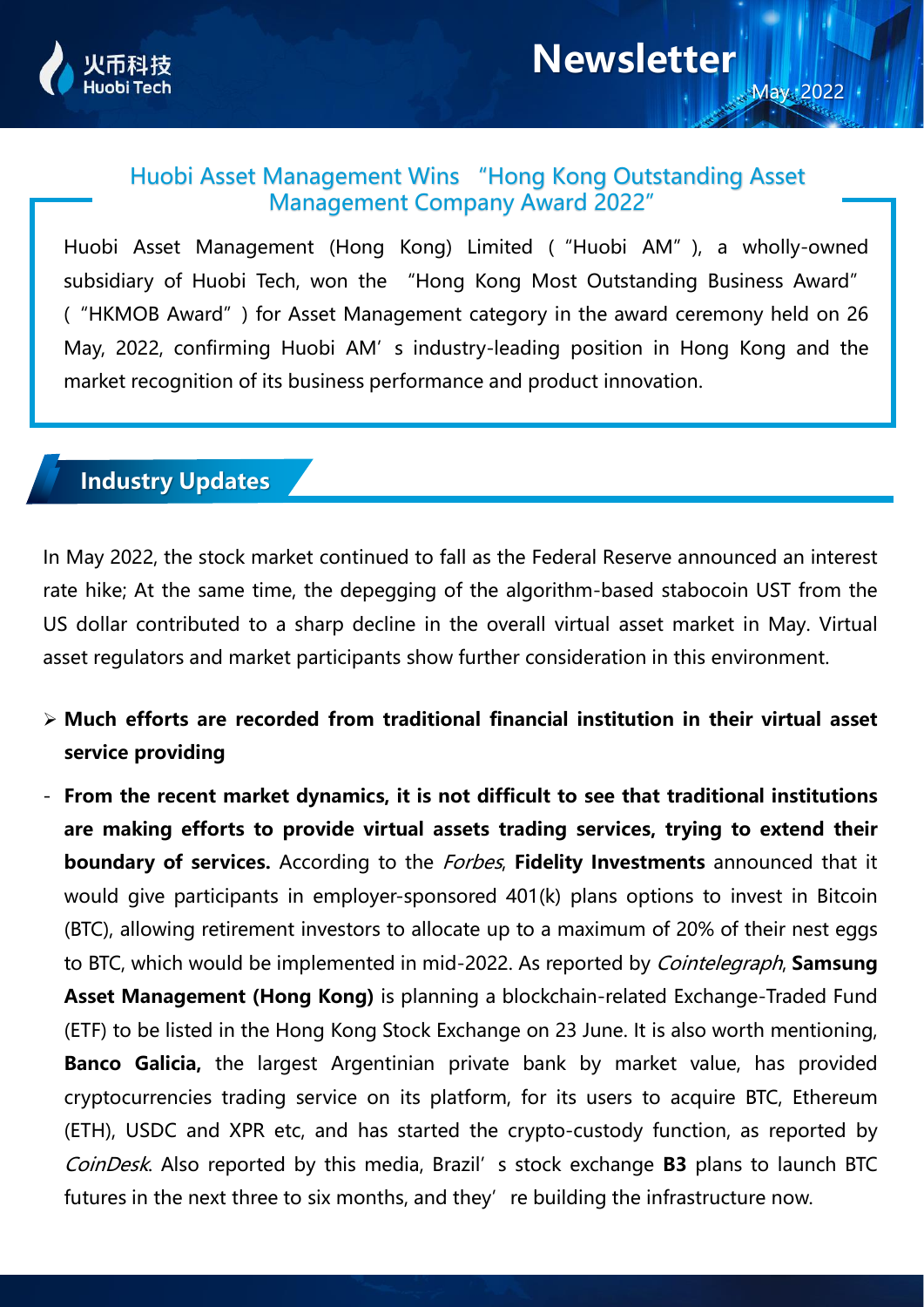

- Traditional institutions are maintaining a positive long-term view of virtual assets. From the report "2022 Global Crypto Hedge Fund Report" released by **PwC**, over one third of the traditional hedge funds around the world are investing in virtual assets, and it is twice for the number compared to a year earlier, and the number is still accelerating. Among this, most traditional hedge funds traded BTC at 86%, and ETH at 81%. In addition, according to the Business Insider, **J.P. Morgan** stated that BTC's fair value was 28% higher than its current level, implying there would be a significant upside after the dramatic sell-off in cryptocurrencies.
- ➢ **Central Bank Digital Currency (CBDC) projects are on the positive progress in serval countries**
- Supported by the report released by the **Bank for International Settlements (BIS)**, nine out of ten central banks around the world are exploring the CBDCs, and it also revealed that more central banks are developing or testing a retail CBDC, which is a digital currency designed to be used by consumers versus a wholesale CBDC, which is meant to be used by banks. According to CoinDesk, **U.S. Federal Reserve Vice Chair Lael Brainard** also said that CBDC could coexist alongside stablecoin and provide a measure of safety. In addition, as reported by *Cointelegraph*, it was said the Digital Euro could be issued by European Union (EU) within four years, with peer-to-peer payments potentially among the first uses.

#### ➢ **Countries are gradually advancing the thinking and action on stablecoin's regulation**

- According to Alternative's crypto Fear & Greed Index, the Index for May was 9, a rating of "extremely fear". For the major issue of UST depegging from US dollar, the regulatory authorities gradually put their focus on the consideration and call for the regulation of stablecoins.
- In the west, the **US Treasury secretary Janet Yellen**, said it would be highly appropriate for stablecoin regulation to occur by the end of 2022 because there are "many risks associated with cryptocurrencies", according to TechCrunch. In addition, in the late May, in light of the recent turmoil in the crypto market, **G7 countries** urged the **Financial Stability Board (FSB)** to advance the swift development and implementation of the crypto asset regulations, as reported by Reuters. **UK prime minister, Boris Johnson**, would introduce a new economic crime bill, looking to strengthen laws that have empowered its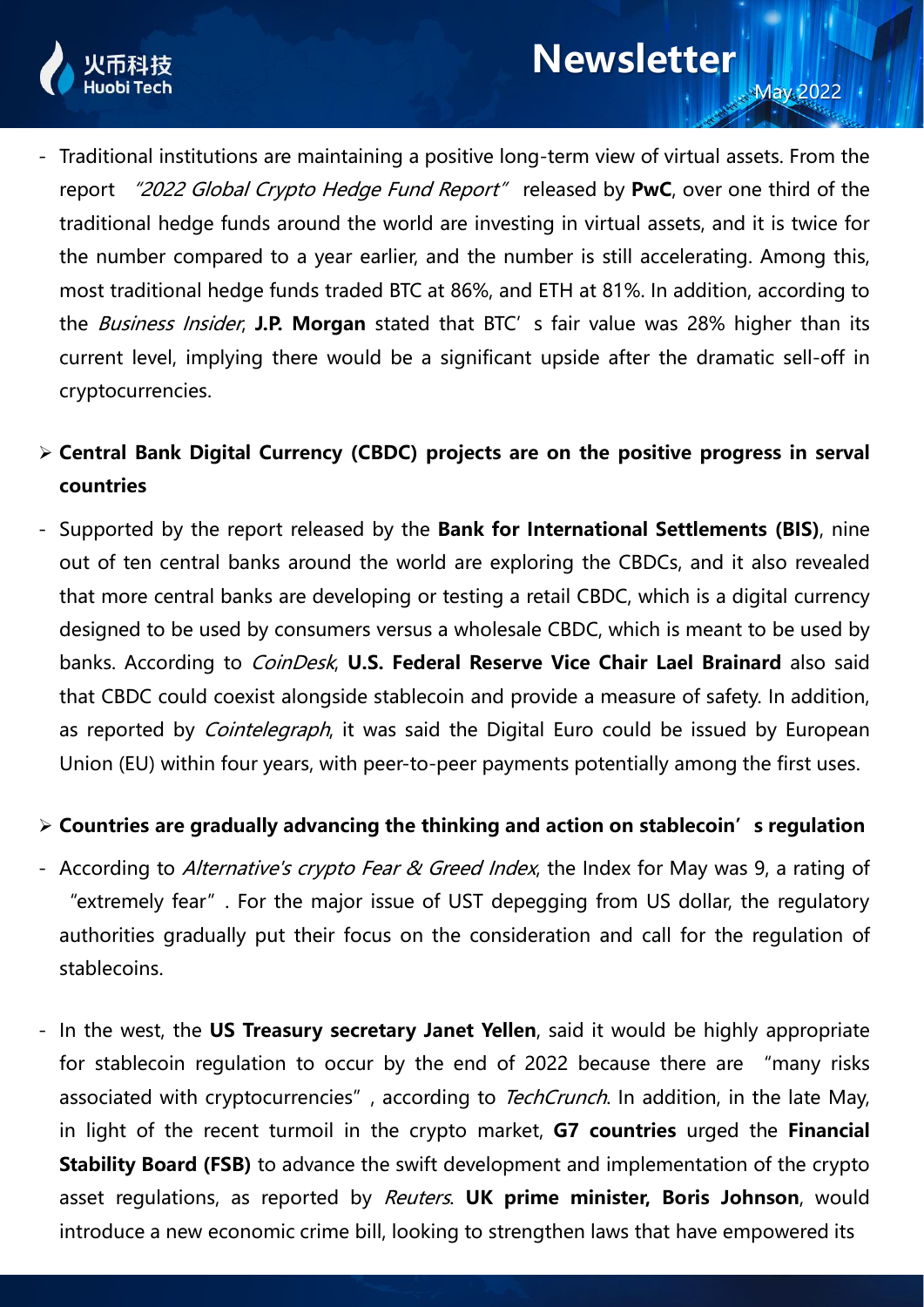

Russian sanction regime as well as empower authorities to seize crypto assets related to the corruption and dirty money, according to the Reuters. Meanwhile, the **Council of Europe's Moneyval Committee** urged the European states to clamp down on cryptoenabled money laundering, warning of the challenges posed by decentralized finance (DeFi), privacy coins and market manipulation of major crypto assets, as reported by the CoinDesk.

- Similarly, in the APAC, as reported by The Business Times, the **National Tax Service of South Korea** has reported the cofounder of Terraform Labs, Don Kwon and other executives to pay a 100 billion won (US\$78 million) fine for tax evasion; and at the meantime, the local **Financial Services Commission (FSC)** also requested the exchanges in South Korea to strengthen the supervision on stablecoins, to prevent the recurrence of LUNA issue. Moreover, according to the CoinDesk, the **Monetary Authority of Singapore (MAS)** is starting a pilot program "Project Guardian" alongside DBS Bank, J.P. Morgan and Marketnode to explore use cases of digital assets in tokenization and decentralized finance (DeFi).

\* Note: The terms "virtual assets", "digital assets" and "crypto assets" mentioned above may vary from region to region, but they actually have the same concept.

## **Disclaimer**

The information herein is not an offer to sell or a solicitation of an offer to buy any securities, options, futures, or other derivatives related to securities in any jurisdiction and its content is not prescribed by any securities laws. Any information, representations or comments contained herein should not be relied upon as advice to buy or sell or hold such securities or as an offer to sell such securities. The information herein does not take into account nor does it provide any tax, legal or investment advice or opinion regarding the specific investment objectives or financial situation of any person. While the information herein is believed to be accurate and reliable, **Huobi Technology Holdings Limited** ("**Huobi Tech**") and its agents, advisors, directors, officers, employees and shareholders make no representation or warranties, expressed or implied, as to the accuracy of such information and Huobi Tech expressly disclaims any and all liability that may be based on such information or errors or omissions thereof.